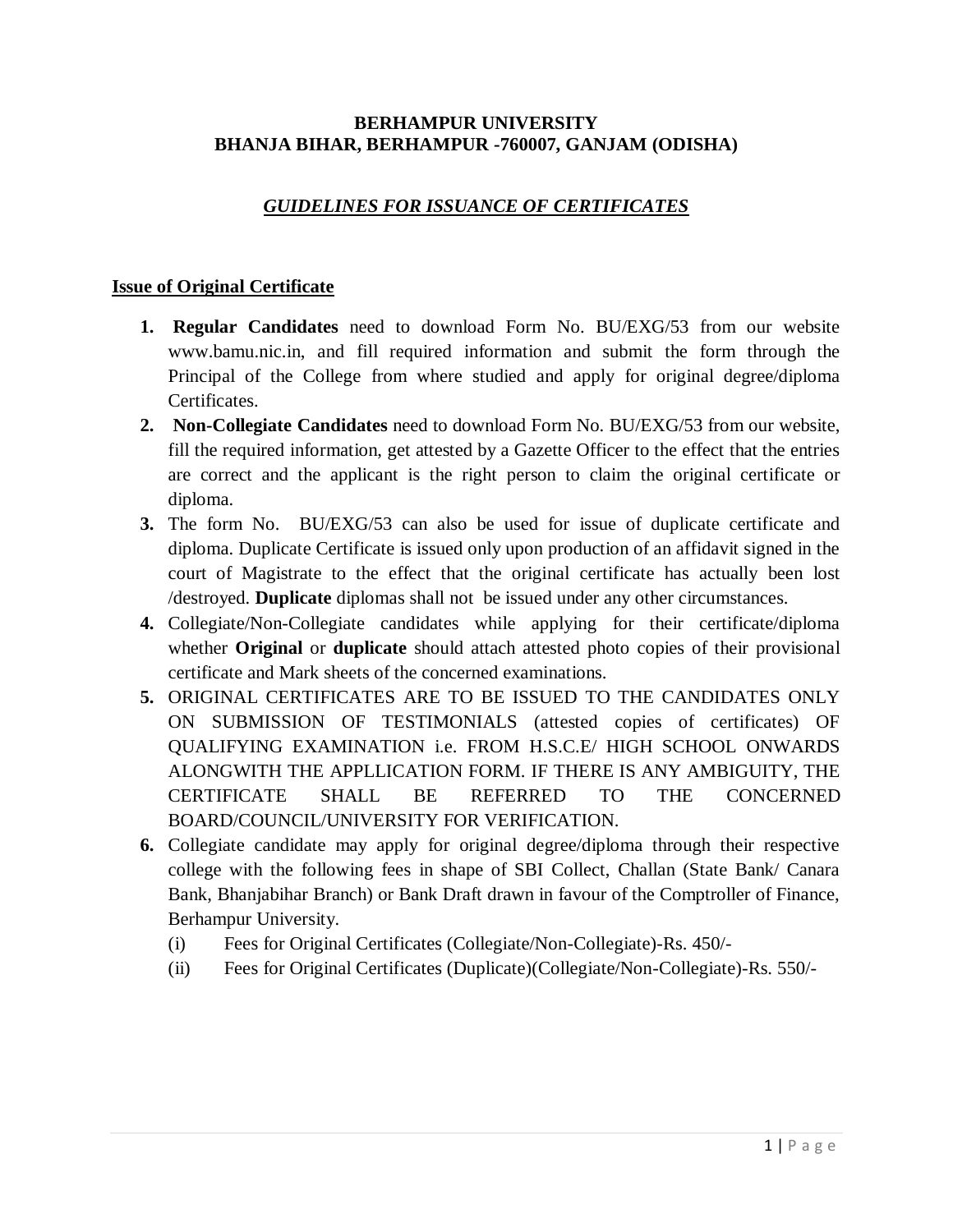### **Issue of Migration Certificate**

- 1. Regular student intending to obtain a Migration Certificate from the University should apply for the same through the Head of the in situation/College they last attended under the University, otherwise the certificate cannot be issued to them.
- **7.** Non-Collegiate student who have not attended any college under the University or registered their name as student of the University should submit their application for issue of Migration Certificate directly to the University with attestation by a Gazette Officer to the effect that the entries are correct and the applicant is the right person to claim the original certificate or diploma.
- 2. The applicant must also submit an attested copy of the Degree/Provisional Certificate of the last Examination (admit card in case of failed candidates) in support of his/her appearance as non-collegiate candidate.
- 3. The applicant must surrender their Registration Receipt in Original while applying for issue of the Migration Certificate (or the duplicate registration receipt in case the Original one is lost)
- 4. The Prescribed fee of Rs. 220/- should be paid through SBI Collect only.
- **5. Money orders /Postal Orders are not acceptable.**
- 6. The requisite fee stated above, must be paid in advance.
- 7. Applications for refund of Migration Fee to the students who do not join another University after obtaining a Migration Certificate from this University are not admissible under the rule. In case of such student(s) rejoining join this University, should surrender the Migration Certificate to this University through the Principal of the College where they join, with prescribed fee.
- 8. Students intending to obtain duplicate copy of Migration Certificate once issued to them in case the original is lost or destroyed, should apply for a fresh copy on payment of the prescribed fee in full giving the number and date of original certificate and an affidavit from the Executive Magistrate duly forwarded by the Principal in case of collegiate candidate and by a Gazette Officer in case of a non-collegiate candidate.
- 9. A Self-Addressed envelope must be enclosed along with the application form while applying for Migration Certificate.
- **10. Under no circumstances Triplicate Migration Certificate shall be issued.**
- 11. For any other information not provided above, clarification may be sought from the Controller of Examinations, Berhampur University, Bhanjabihar, Berhampur- 760007 (Ganjam), Odisha by sending a postal mail with details, and enclosing a self –addressed stamped envelope.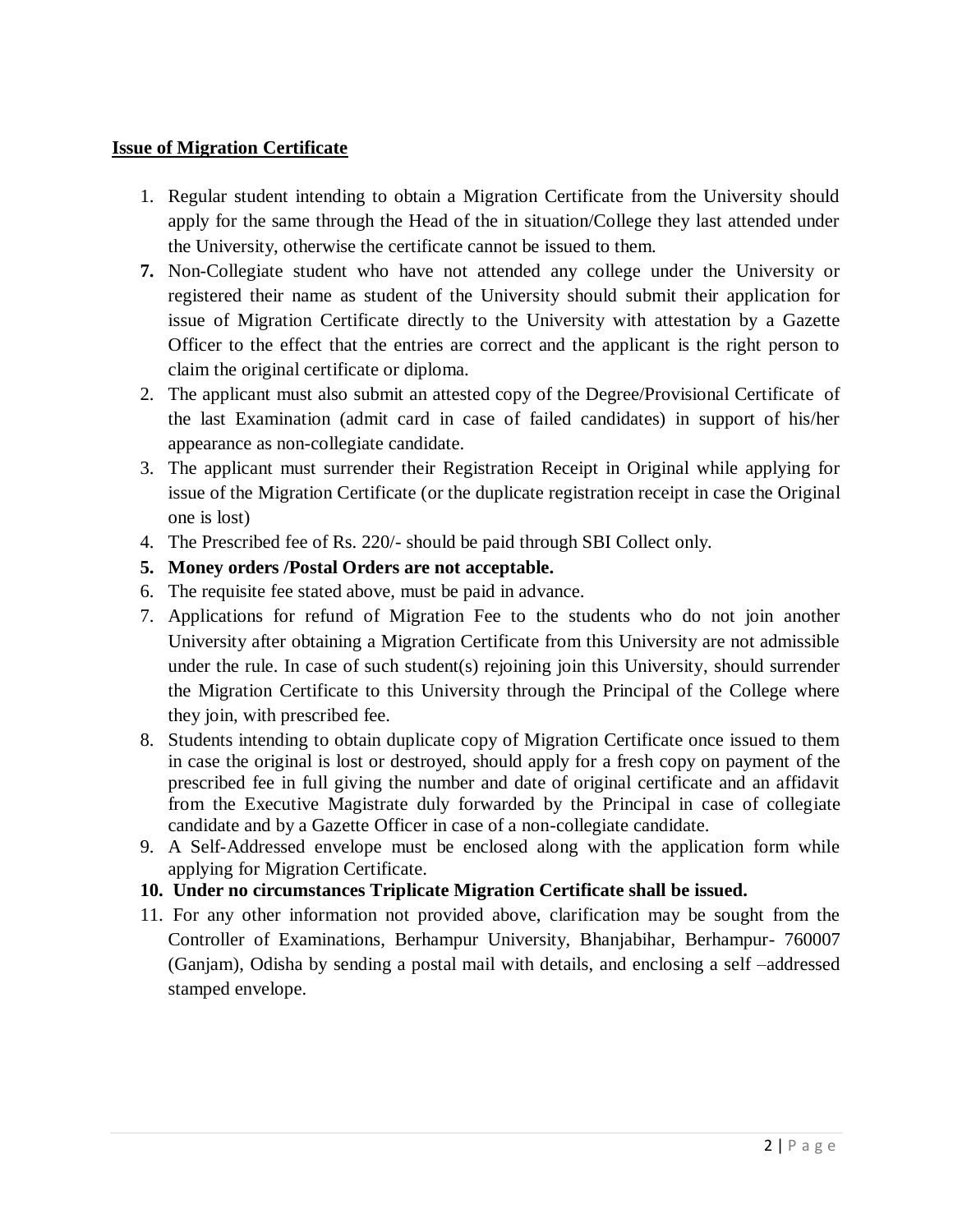### **For Marksheet & Provisional Certificate**

- 1. The applicant needs to download the form from our website www.bamu.nic.in, fill the required information in the form and attest it by the principal of the college or any Gazette Officer authenticating that the applicant is the right person to apply for the Provisional Certificate, Mark sheet or Provisional cum Mark Sheet.
- 2. The applicant must apply for Provisional Certificate, Mark sheet or Provisional cum Mark Sheet with the required fees through SBI Collect, Challan (State Bank/Canara Bank, Bhanja Bihar Branch) or Bank Draft drawn in favour of the Comptroller of Finance, Berhampur University.
- 3. Separate application form must be used for each examination.
- 4. Incomplete applications will be summarily rejected without any intimation to the application.
- 5. In respect of M.Phil/Ph.D./M.D.M.S. Examinations, a Photo Copy of the notification be enclosed along with the application form.
- 6. In respect of M.B.B.S./B.H.M.S./B.A.M.S. Examinations, a Photo Copy of the rotating Housemenship be enclosed along with the application form.

### **For Educational Verification/Authentication of Certificate**

- **I.** Applicants may write a letter or application to the Registrar or Controller of Examinations for any certificate verification /Authentication.
- **II.** Applicants may apply for Verification/Authentication of Certificate with the required fees Rs. 500/- (Five hundred) only through SBI Collect, Challan (State Bank/ Canara Bank, Bhanja Bihar Branch) or Bank Draft drawn in favour of the Comptroller of Finance, Berhampur University.
- **III.** No fees are required on any letter or application received from any Central Government or State Government.
- **IV.** Applicants while applying for their certificate for verification, should attach attested photocopies of their Original degree certificate, Provisional certificate and Mark Sheets of the concerned examinations.
- **V.** Applicants if placed abroad and are not in a position to follow the instructions mentioned above such as attestation by a Gazette Officer, must get the authentication process done in India through family members/concerned Principal/Head of Department.

## **For Official Transcript**

- **1.** Applicants may write a letter or application to the Registrar or Controller of Examinations for any Transcript.
- **2.** Applicants may apply for Official Transcript with the deposit of required fees Rs. 1000/- (One thousand) only through SBI Collect, Challan (State Bank/ Canara Bank, Bhanja Bihar Branch) or Bank Draft drawn in favour of the Comptroller of Finance, Berhampur University for each degree.